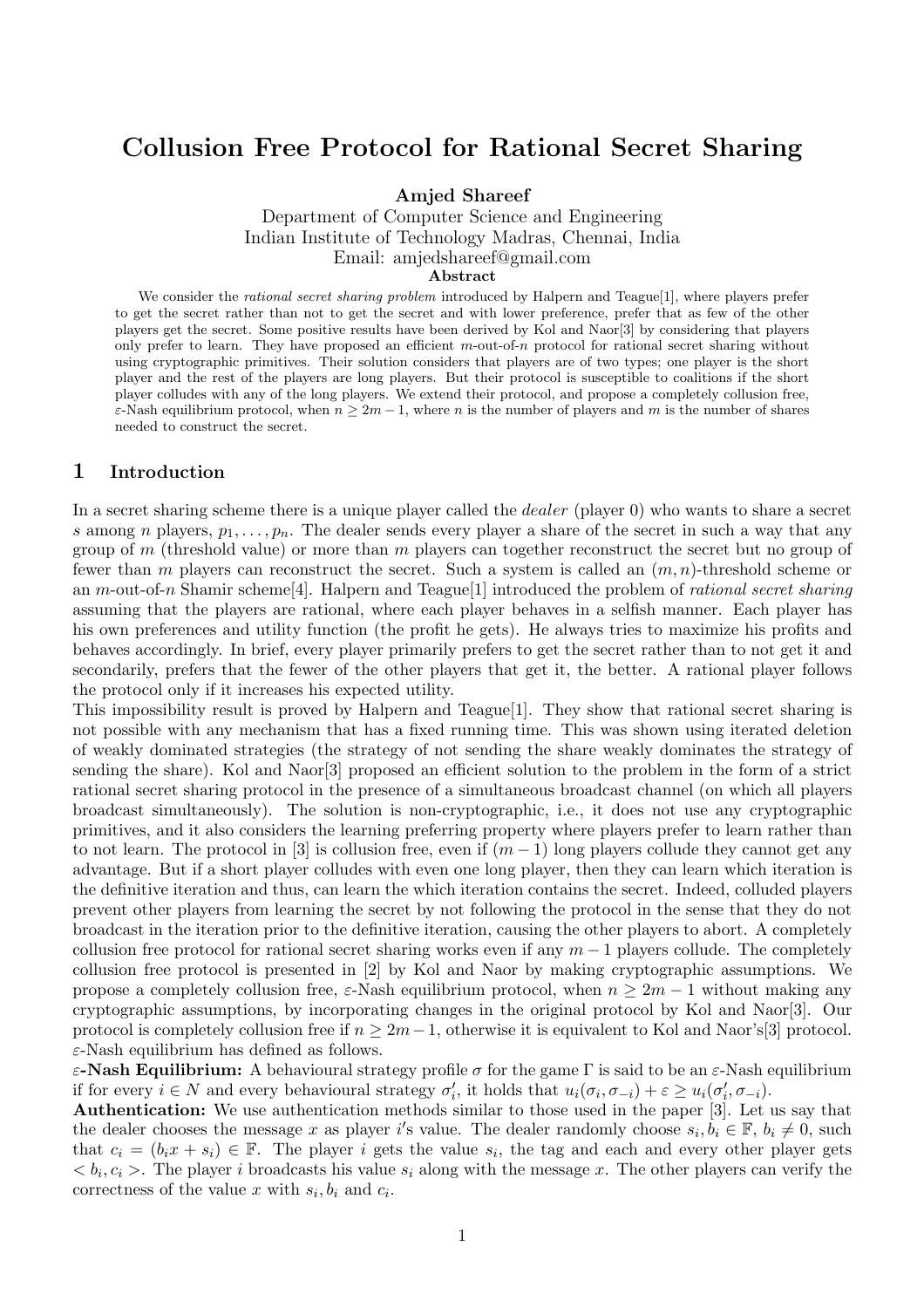# 2 Protocol

We consider a Synchronous Broadcast Channel (SBC) that is present and connects all the *n* players in such a way that at every clock tick, every player may broadcast a message over the channel and receive other players' messages. The reason the STOC 08 protocol was not collusion-resilient was that if any long player colludes with the short player, then they both will get the secret and prevent others from doing so by not broadcasting in the iteration prior to the definitive iteration. But by distributing the masked secret as an  $(m-1)$ -out-of-n Shamir share, we protect the protocol against this type of collusion. Consider the case where one short player and  $(m - 2)$  long players collude. If the players in the coalition do not send their shares in the iteration before the definitive iteration, then they cannot get the shares of the masked secret and hence reconstruct the masked secret and by extension the secret. Therefore they will their shares in the iteration prior the to definitive iteration, but they may not send their shares in the definitive iteration. Even if they decide to remain quite, the remaining m players will broadcast and in this way everyone will get the secret. In the case where  $(m - 1)$  long players collude, they will not know which iteration is definitive, and will continue to broadcast in each iteration because they are rational. Thus, in any case, all players will get the secret regardless of whether or not a collusion is formed and also regardless of how many members form that collusion and who is present in that collusion.

#### The dealer's protocol:

We make two changes to the dealer's protocol. One change is that instead of distributing the masked secret to each player, we distribute an  $(m-1)$ -out-of-n Shamir share of the masked secret to each player. The second change pertains to the authentication information. The "tag" of the player's element, which allows him to prove the authenticity of the previous elements in the present cell, and the "hash function", which allows him to check the veracity of the elements in the corresponding cells of the other vectors, are chosen such that the probability that the element supplied by another players is at least  $1 - \varepsilon'$  for  $\varepsilon' = min\{\beta, \frac{\varepsilon}{U_{max}}\}.$  Here,  $U_{max}$  is an upper bound on the payoffs that the player may receive and  $\beta$ , which depends on the utility functions, is the parameter to a geometric distribution used to calculate share size as well as number of stages in each iteration.

### The player's reconstruction protocol:

This is similar to Kol and Naor's[3] protocol. Please refer to Table 1 for a more detailed account.

Our protocol is an  $\varepsilon$ -rational protocol for the following reason. When a coalition containing the short player is formed, the coalition will know which iteration is the definitive iteration. Since they will definitely get the secret in the definitive iteration provided that the other players follow the protocol, they have no need to be truthful in the final iteration. Therefore they will try to cheat by sending incorrect messages, which they hope will pass the authentication check, in an effort to fool the other players into thinking that the current iteration is not the definitive iteration. Our scheme incorporates an authentication mechanism which ensures that the attempt by the coalition to cheat will fail with a probability at least  $1-\frac{\varepsilon}{L}$  $\frac{\varepsilon}{U_{max}}$ , where  $U_{max}$  is an upper bound on the payoffs that the players may receive. Hence our protocol is  $\varepsilon$ -rational.

**Theorem 1** Let Y be a finite set of secrets with distribution D, and let  $(u_i)_{i\in N}$  be learning preferring utility functions. For all  $2 \le m \le n$ , where  $n \ge 2m - 1$ , the scheme described above is a simultaneous  $\varepsilon$ rational m-out-of-n secret sharing scheme for Y with respect to linger avoiding strategies. It has expected running time  $O(\frac{1}{\beta^2})$ , and expected share size  $O(\frac{1}{\beta^2})$  $\frac{1}{\beta}(\log \frac{1}{\beta} + \log \frac{U_{max}}{\varepsilon}))$ , where  $\beta$  is a parameter derived from utilities and distribution D, similar to [3].

*Proof:* If  $n < 2m - 1$  then the protocol gracefully reduces to the one in [3]. In any case, the coalition, if it includes the short player, will know the definitive iteration. However, as the secret can only be reconstructed using  $m - 1$  shares, any deviation by the coalition prior to the definitive iteration leads to the quitting of the protocol by all the players,and hence the coalition, along with the other players, fail to learn the secret with probability 1. As players follow learning preferring property, it is strictly dominating for the colluded players, to follow the protocol correctly.  $\Box$ 

Acknowledgement: The authors would like to acknowledge William Kumar Moses, Jr., for his insightful remarks on theorem.

# References

[1] Joseph Halpern and Vanessa Teague. Rational secret sharing and multiparty computation: extended abstract. In  $STOC$  '04: Proceedings of the thirty-sixth annual ACM symposium on Theory of computing,